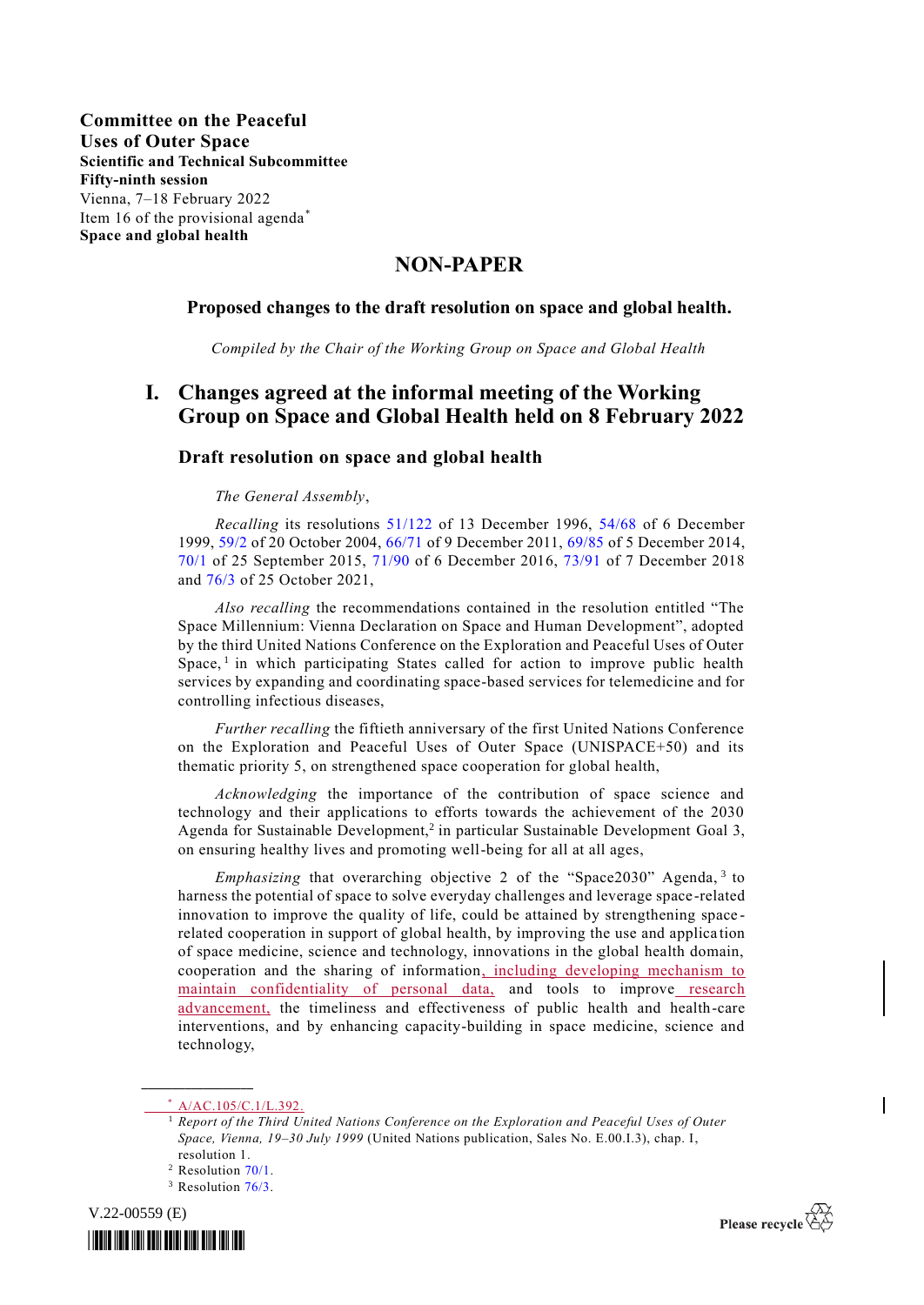*Convinced* of the importance of space science, space technology and space applications to enhance space life sciences and digital health technologies, such as telehealth, telemedicine<sup>4</sup> and tele-epidemiology, for the prevention and control of diseases and global health issues, the promotion of human health, environmental health, animal health and food sourcing and supply, and the advancement of medical research and health practices, including the provision of health-care services to individuals and communities irrespective of geographical location as a means of promoting equitable, affordable and universal access to health for all,

*Noting with satisfaction* the work of the Committee on the Peaceful Uses of Outer Space, its subsidiary bodies and the Office for Outer Space Affairs of the Secretariat in the area of space and global health, including in the framework of action team 6, on public health, established to implement the recommendations of the third United Nations Conference on the Exploration and Peaceful Uses of Outer Space, as well as the action team 6 follow-up initiative, the Expert Group on Space and Global Health, UNISPACE+50 thematic priority 5, on strengthened space cooperation for global health, and the Working Group on Space and Global Health of the Scientific and Technical Subcommittee of the Committee,

*Deeply concerned* about the devastating global effects of emerging infectious diseases and other emergencies with an impact on health, including the coronavirus disease (COVID-19) pandemic, to the detriment of human life, society and development, and urging the international community to embrace a One Health approach by strengthening the role of space-based solutions, in particular telehealth, in monitoring, preparedness and response activities,

1. *Encourages* United Nations entities, intergovernmental organizations, Governments and the private sector to pursue effective coordination in all key space activities relevant to global health;

2. *Encourages* formalized cooperation between health authorities and space authorities at the domestic level, and welcomes existing cross-sectoral networks that foster the exchange of ideas between the space and health sectors;

3. *Encourages* Member States to establish a policy-enabled environment and governance mechanisms, with due consideration of legal and ethical issues, for removing barriers to the effective use of space-based technologies, including telemedicine solutions and other emergent technologies;

4. *Also encourages* Member States to promote open data-sharing policies and participatory approaches to developing and improving access to all geospatial information relevant to global health, including remote sensing and Earth observation data, whenever possible;

5. *Further encourages* Member States to enable organizational and technical interoperability and promote research and innovation activities to facilitate the development and implementation of space-based science and technology in the health sector;

6. *Urges* United Nations entities and intergovernmental organizations to support the wider development of, equitable access to and application of space solutions for global health, public health, including epidemics and pandemics, emergencies that may have an impact on health, and the individual health needs of Member States, and encourages the implementation of a broader range of space solutions for sustainable development, including public-private partnerships;

7. *Encourages* Member States and participating entities to advance their efforts related to the geotagging of all assets relevant to health systems, including health information systems, and to make them available to further the attainment of health goals;

**\_\_\_\_\_\_\_\_\_\_\_\_\_\_\_\_\_\_**

<sup>&</sup>lt;sup>4</sup> Footnote to include telepharmacy and other care-production activities and refer to previous documents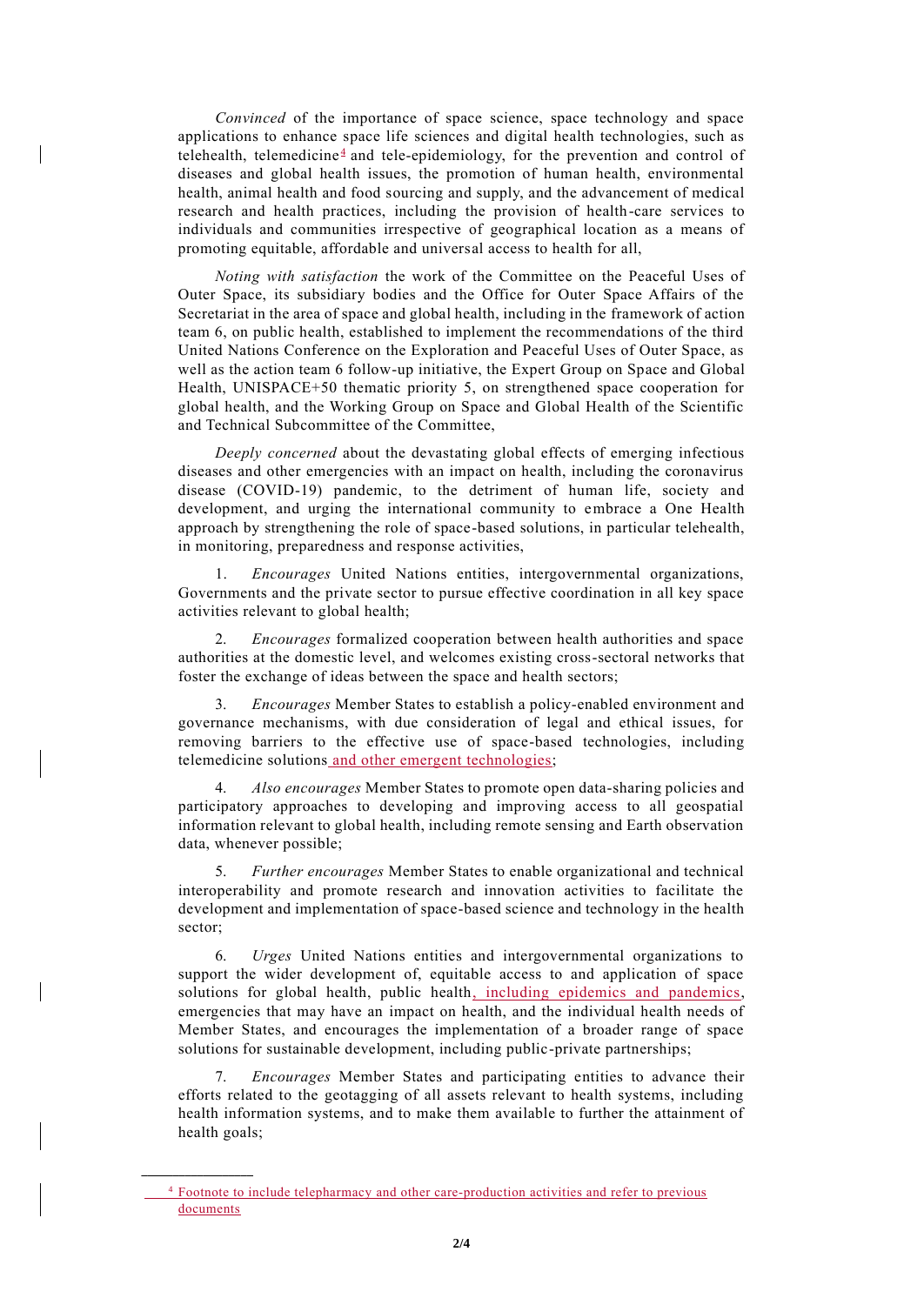7 bis.*Encourages* Member States to recognize the relevance of accessing the space environment and space analogues<sup>5</sup> for health and life sciences research and development, especially in the area of astronaut health for social and economic benefit on Earth;

7 ter. *Encourages* Member States to actively promote international cooperation in the field of space medicine on the basis of equal opportunities for all interested participants in the interests of humankind's further exploration of outer space, and also the creation of a scientific and technological base for further development and application in the interests of global health;

8. *Encourages* Member States to conduct appropriate drills and exercises to benchmark their operational preparedness and response capacities and capabilities for the appropriate use of space technologies in responding to global health events;

9. *Welcomes* the establishment of a dedicated, cooperative, globally accessible, multifaceted platform based in Geneva to promote effective collaboration on space and global health issues among Member States, United Nations entities, other international organizations and relevant actors;

10. *Emphasizes* that all key activities, reference documents and plans relevant to space for global health carried out or prepared by United Nations entities should be monitored and compiled on an annual basis, including those of the World Health Organization, other international organizations and States members of the Committee on the Peaceful Uses of Outer Space, as well as, to the extent possible, non-governmental organizations and other non-governmental actors, and also emphasizes that the resulting annual compilation of activities should serve as a reference to identify and discuss gaps and opportunities and should be shared broadly in an effort to raise awareness and promote cooperation among relevant actors in this domain;

11. *Recognizes* the importance of analysing and assessing the roles and interests of current actors in the domain of space and global health, with the aim of promoting synergy, complementarity, cooperation and coordination among all actors;

12. *Emphasizes* the need to enhance, in an equitable and sustainable manner, intersectoral coordination and cooperation for effective international, regional, national and subnational capacity-building activities relevant to the application of space science and technology in the field of global health;

13. *Encourages* Member States to engage learning institutions and other capacity-building mechanisms in motivating young health professionals, at an early stage, to acquire space-related skills and abilities;

14. *Agrees* to promote capacity-building events, to be organized by United Nations entities and other relevant actors, with the objective of further promoting awareness of and engagement with regard to the important contribution of space science and technology among actors applying One Health approaches, with a view to increasing the number of organizations and other actors in the health domain that are actively engaged in using space science and technology.

**\_\_\_\_\_\_\_\_\_\_\_\_\_\_\_\_\_\_**

 $<sup>5</sup>$  Space analogues (e.g., parabolic flights, bed rest studies, Antarctica, and other isolated,</sup> confined, extreme (ICE) environments which simulate the space environment on Earth)